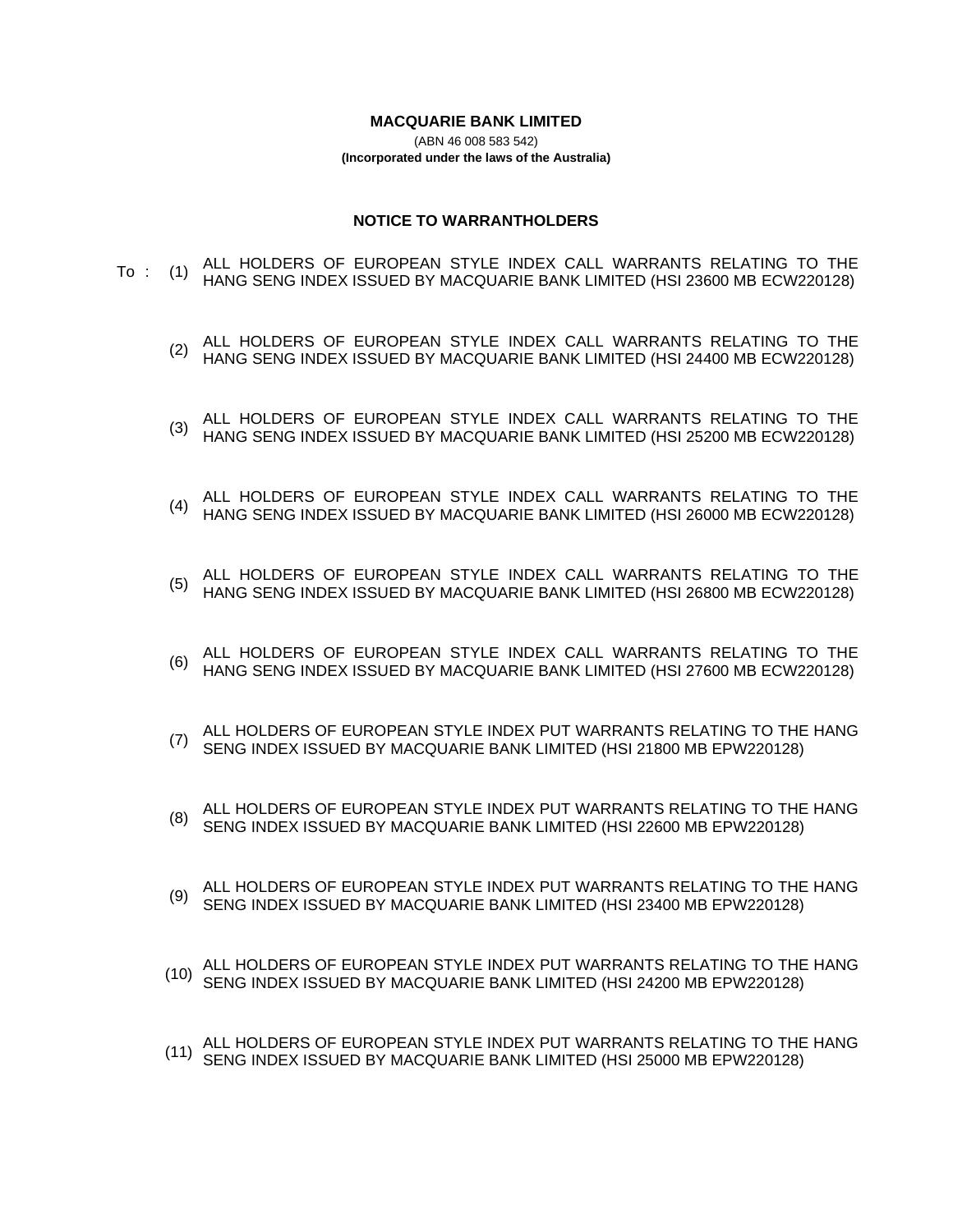Notice is hereby given by Macquarie Bank Limited ("**Macquarie**" or the "**Issuer**") in respect of:

- (a) the European Style Index Call Warrants relating to the Hang Seng Index (HSI 23600 MB ECW220128) (the "**HSI 23600 Call Warrants**");
- (b) the European Style Index Call Warrants relating to the Hang Seng Index (HSI 24400 MB ECW220128) (the "**HSI 24400 Call Warrants**");
- (c) the European Style Index Call Warrants relating to the Hang Seng Index (HSI 25200 MB ECW220128) (the "**HSI 25200 Call Warrants**");
- (d) the European Style Index Call Warrants relating to the Hang Seng Index (HSI 26000 MB ECW220128) (the "**HSI 26000 Call Warrants**");
- the European Style Index Call Warrants relating to the Hang Seng Index (HSI 26800 MB ECW220128) (the "**HSI 26800 Call Warrants**");

(f) the European Style Index Call Warrants relating to the Hang Seng Index (HSI 27600 MB ECW220128) (the "**HSI 27600 Call Warrants**", together with the HSI 23600 Call Warrants and the HSI 24400 Call Warrants and the HSI 25200 Call Warrants and the HSI 26000 Call Warrants and the HSI 26800 Call Warrants, the "**HSI Call Warrants**");

- (g) the European Style Index Put Warrants relating to the Hang Seng Index (HSI 21800 MB EPW220128) (the "**HSI 21800 Put Warrants**");
- the European Style Index Put Warrants relating to the Hang Seng Index (HSI 22600 MB EPW220128) (the "**HSI 22600 Put Warrants**");
- the European Style Index Put Warrants relating to the Hang Seng Index (HSI 23400 MB EPW220128) (the "**HSI 23400 Put Warrants**");
- the European Style Index Put Warrants relating to the Hang Seng Index (HSI 24200 MB EPW220128) (the "**HSI 24200 Put Warrants**"); and
- the European Style Index Put Warrants relating to the Hang Seng Index (HSI 25000 MB
- (k) EPW220128) (the "**HSI 25000 Put Warrants**", together with the HSI 21800 Put Warrants and the HSI 22600 Put Warrants and the HSI 23400 Put Warrants and the HSI 24200 Put Warrants, the "**HSI Put Warrants**"),

(together, the "**Warrants**") on the following:

*Terms defined or construed in (1) the Supplemental Listing Document dated 23 November 2021 in relation to the HSI 26800 Call Warrants, HSI 27600 Call Warrants, HSI 24200 Put Warrants, HSI 25000 Put Warrants, (2) the Supplemental Listing Document dated 03 December 2021 in relation to the HSI 25200 Call Warrants, HSI 26000 Call Warrants, HSI 22600 Put Warrants, HSI 23400 Put Warrants, (3) the Supplemental Listing Document dated 09 December 2021 in relation to the HSI 24400 Call Warrants, HSI 21800 Put Warrants, (4) the Supplemental Listing Document dated 20 December 2021 in relation to the HSI 23600 Call Warrants issued by Macquarie bear the same meaning and construction in this Notice.*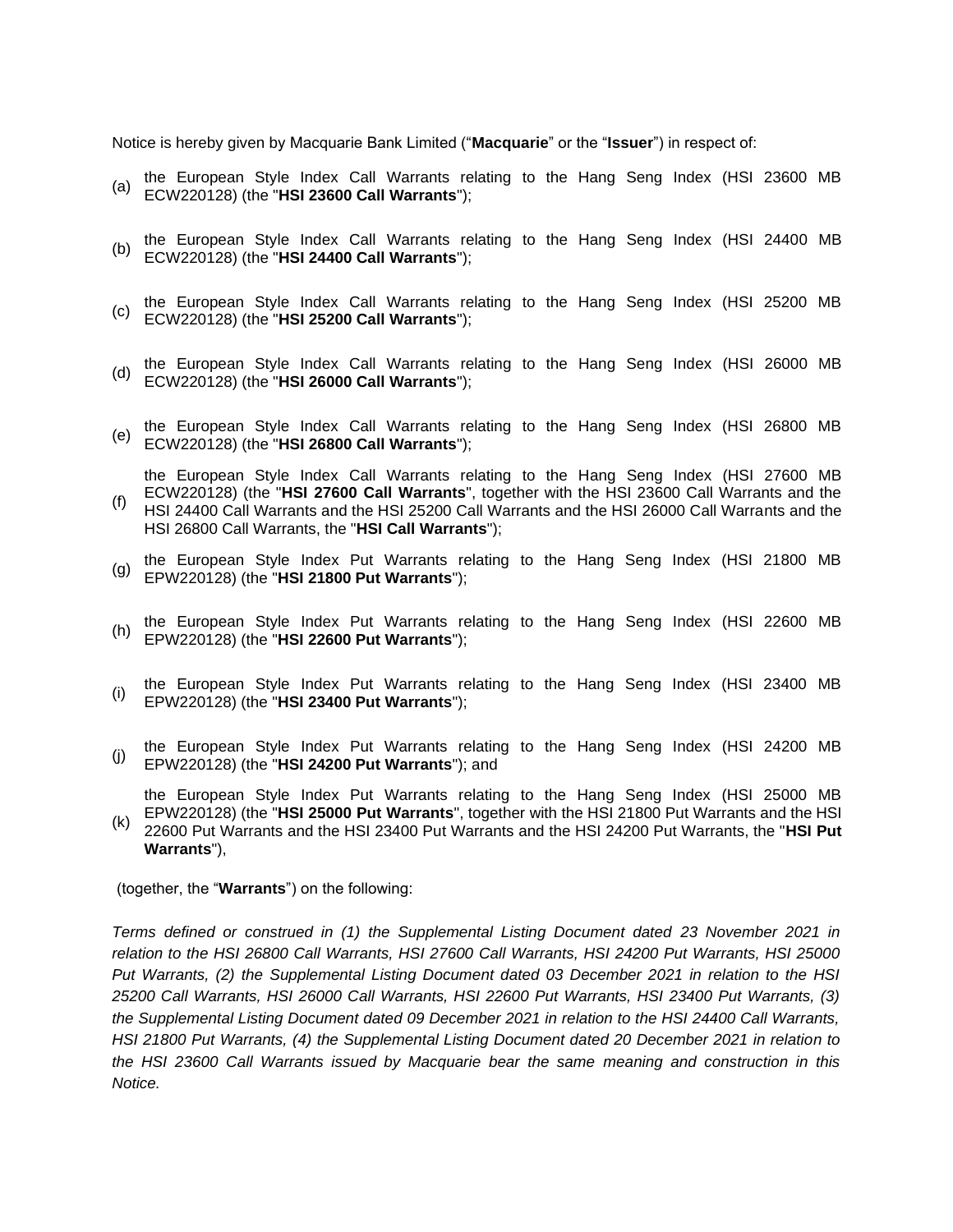# **EXPIRY OF WARRANTS**

In accordance with the terms and conditions of the Warrants, the Warrants will expire on the following date:

| <b>Warrant</b>          | <b>Expiry Date</b> | <b>Exercise Price/Strike</b><br>Level | <b>Conversion Ratio</b><br>(number of shares<br>per Warrant) |
|-------------------------|--------------------|---------------------------------------|--------------------------------------------------------------|
| HSI 23600 Call Warrants | 28 January 2022    | 23,600                                | 0.000833                                                     |
| HSI 24400 Call Warrants | 28 January 2022    | 24,400                                | 0.000833                                                     |
| HSI 25200 Call Warrants | 28 January 2022    | 25,200                                | 0.000833                                                     |
| HSI 26000 Call Warrants | 28 January 2022    | 26,000                                | 0.000833                                                     |
| HSI 26800 Call Warrants | 28 January 2022    | 26,800                                | 0.000833                                                     |
| HSI 27600 Call Warrants | 28 January 2022    | 27,600                                | 0.000833                                                     |
| HSI 21800 Put Warrants  | 28 January 2022    | 21,800                                | 0.000833                                                     |
| HSI 22600 Put Warrants  | 28 January 2022    | 22,600                                | 0.000833                                                     |
| HSI 23400 Put Warrants  | 28 January 2022    | 23,400                                | 0.000833                                                     |
| HSI 24200 Put Warrants  | 28 January 2022    | 24,200                                | 0.000833                                                     |
| HSI 25000 Put Warrants  | 28 January 2022    | 25,000                                | 0.000833                                                     |

The Warrants are cash-settled warrants which entitle a Warrantholder to be paid a cash settlement amount (if positive) (the "**Cash Settlement Amount**") in accordance with the terms and conditions of the Warrants.

Warrantholders will not be required to deliver an exercise notice. If the Cash Settlement Amount (less any Exercise Expenses) is positive, all Warrants will be deemed to have been automatically exercised at 12:00 noon (Singapore time) on the Expiry Date (or if the Valuation Date falls after the Expiry Date, the Expiry Date shall be the Business Day following the Valuation Date). The Cash Settlement Amount less the Exercise Expenses in respect of the Warrants will be paid in the manner set out in the terms and conditions of the Warrants. In the event the Cash Settlement Amount (less any Exercise Expenses) is zero or negative, all Warrants will be deemed to have expired at 12:00 noon (Singapore time) on the Expiry Date (or if the Valuation Date falls after the Expiry Date, the Expiry Date shall be the Business Day following the Valuation Date) and Warrantholders will not be entitled to receive any payment from the Issuer in respect of the Warrants.

As the Cash Settlement Amounts (less any Exercise Expenses) for the HSI 23600 Call Warrants, the HSI 24200 Put Warrants and the HSI 25000 Put Warrants are positive, the HSI 23600 Call Warrants, the HSI 24200 Put Warrants and the HSI 25000 Put Warrants are deemed to have been automatically exercised at 12:00 noon (Singapore time) on 28 January 2022

As the Cash Settlement Amounts (less any Exercise Expenses) for the HSI 24400 Call Warrants, the HSI 25200 Call Warrants, the HSI 26000 Call Warrants, the HSI 26800 Call Warrants, the HSI 27600 Call Warrants, the HSI 21800 Put Warrants, the HSI 22600 Put Warrants and the HSI 23400 Put Warrants are zero, the HSI 24400 Call Warrants, the HSI 25200 Call Warrants, the HSI 26000 Call Warrants, the HSI 26800 Call Warrants, the HSI 27600 Call Warrants, the HSI 21800 Put Warrants, the HSI 22600 Put Warrants and the HSI 23400 Put Warrants are deemed to have expired at 12:00 noon (Singapore time) on 28 January 2022 and the Warrantholders shall not be entitled to receive any payment from the Issuer